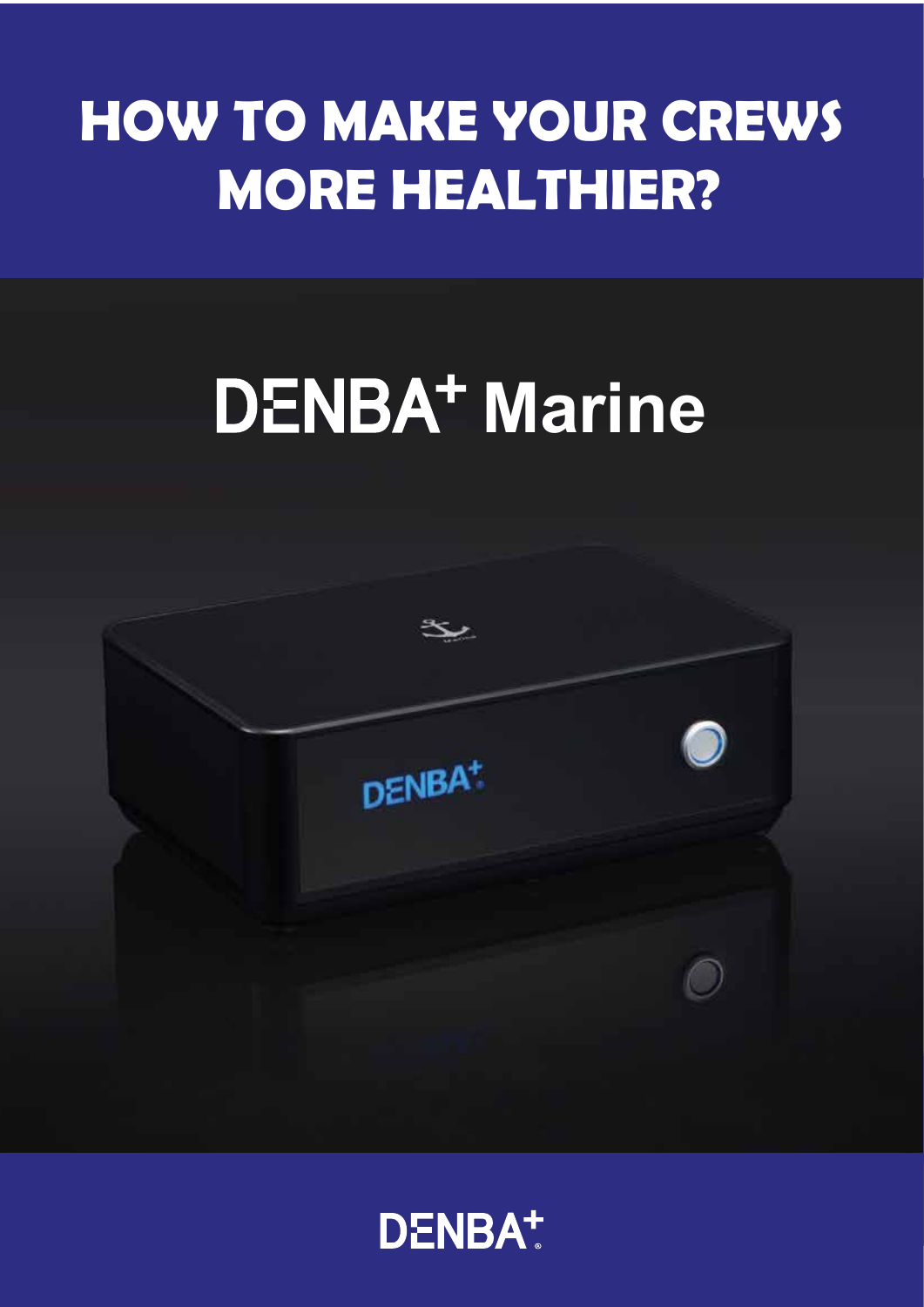## **Better food for your important CREWS**



#### **Reduce Food Loss**

**With DENBA technology, we can extend the best before date of various food longer. It is also a solution for anti-scurvy and to provide nutritious food for the crew.**



**Non-DENBA With DENBA**



**With DENBA**

### **High Quailty Frozen & Defrost Food**

**With DENBA Technology, we can get a defrost foodstuff like a fresh one. In Japan, DENBA is being used in many restaurants and retail stores to upgrade defrost quality.**

#### *<b>Y* Reduce Food Dripping & **Keep Tasty**

**With DENBA Technology, frozen food can be more delicious. DENBA can make HIGH QUALITY FREEZING. It reduces dripping and keep the Umami components stay inside the ingredient.** 



**Freezing Compare**

**Non-DENBA With DENBA**

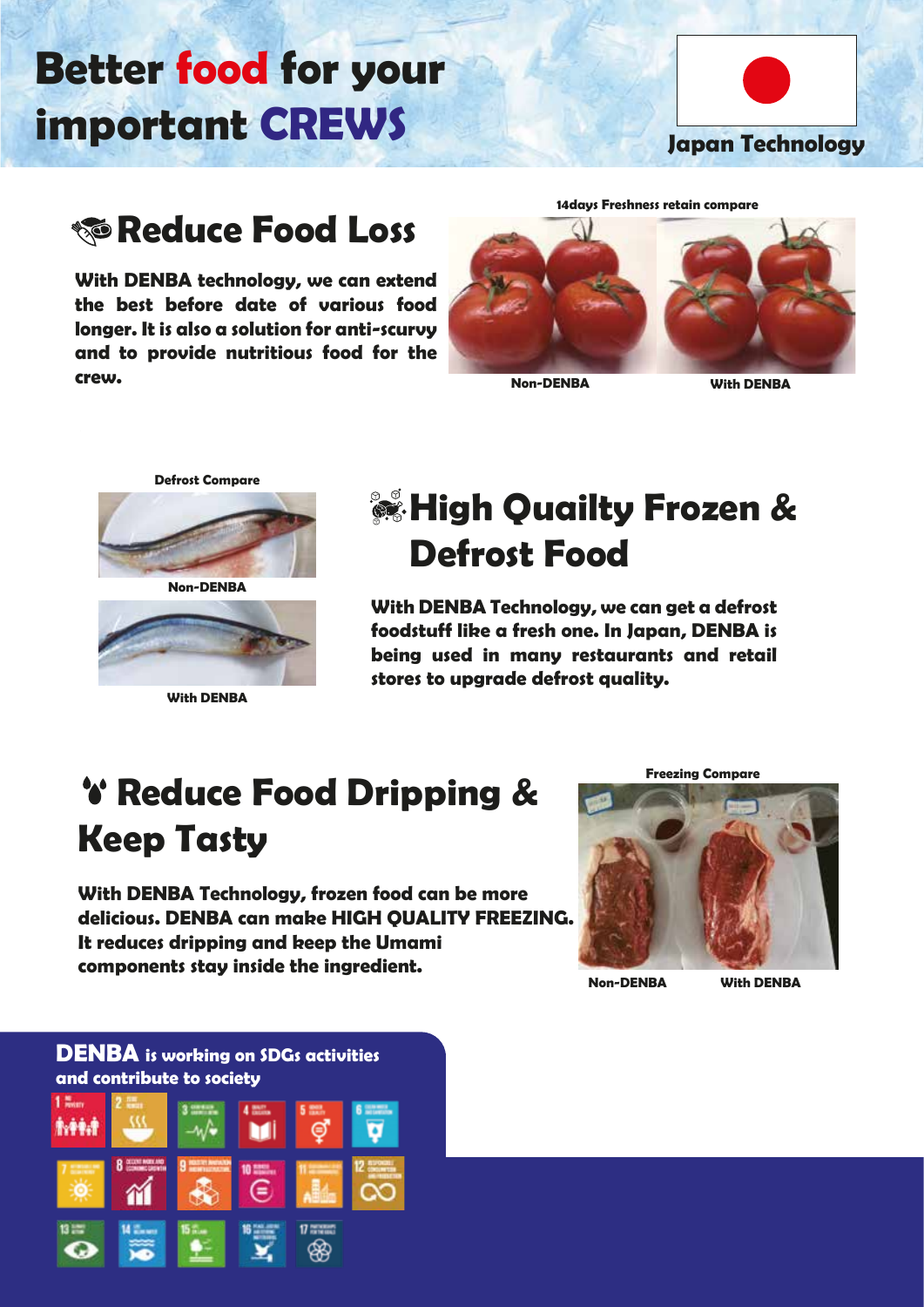## **DENBA Technology**

**Make Crew's meal more enjoyable**



#### **Apply Wavelength to Resonate with Water Molecules**

**DENBA+ is an unique water molecule oscillation technology, which activates the cells of food in order to keep freshness of food longer and decrease bacteria cultivation.**

## **Only One Button Working on Machine**

**DENBA Main unit has only 1 button. All you need to do is to press it on. You don't need to control, or adjust anything for the parameter.**

**Caution!!**





**Before After**



#### **Easy Installation& Non-Extra Operation**

**We don't need any professional for setup. Just follow our manual and you can install it in chamber easily (1 setup for about 1 hour). After installation, you don't need to follow any new operation for our machine.** 



#### **Maybe you need to Extend the electric Outlet**

**It is Necessary to extend the electric wire to the inside of the storage room.**